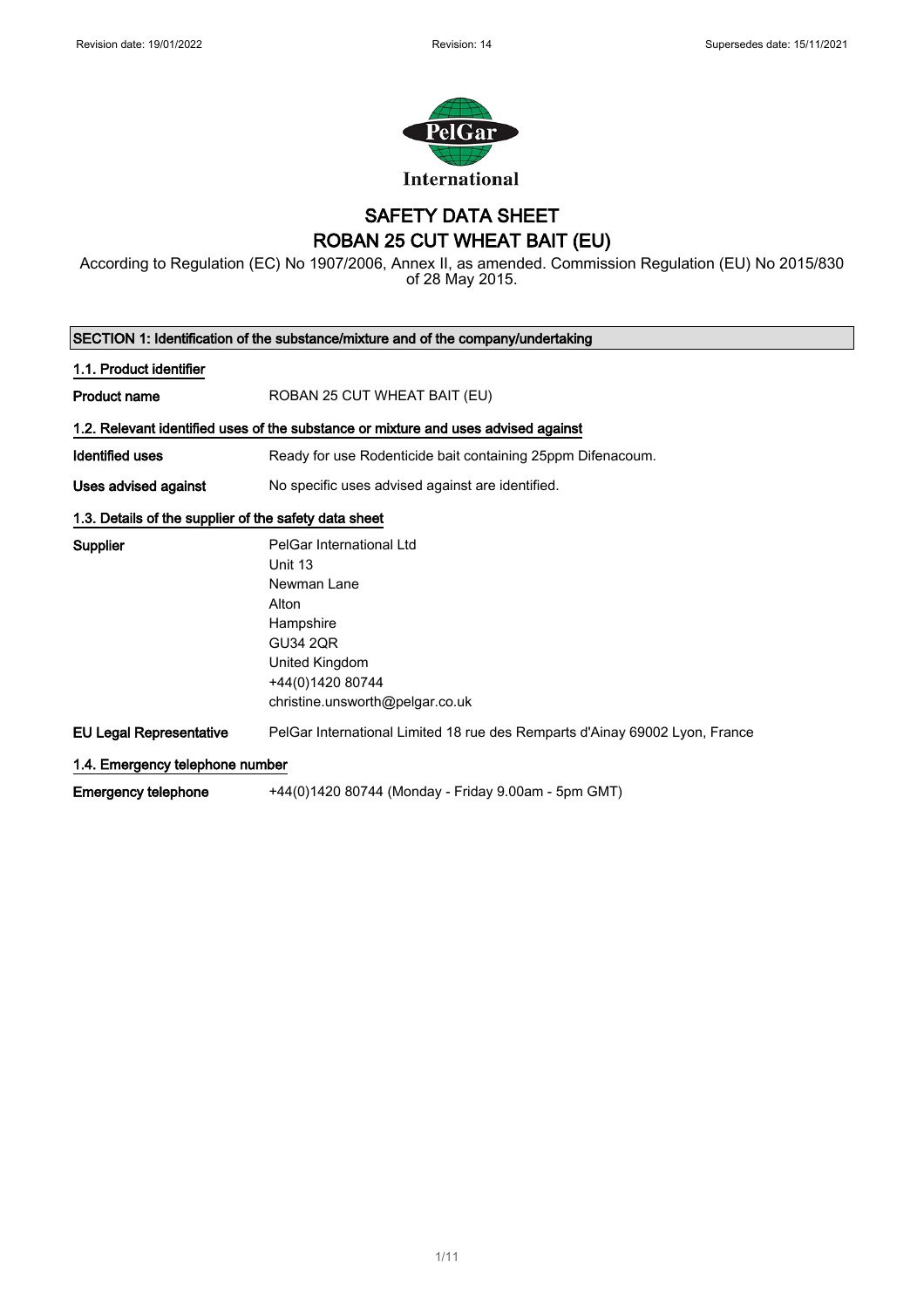| National emergency telephone Austria: +43 1 406 43 43 |                                                                                              |
|-------------------------------------------------------|----------------------------------------------------------------------------------------------|
| number                                                | Belgium: 070 245 245                                                                         |
|                                                       | Bulgaria: +359 2 9154 233                                                                    |
|                                                       | Croatia: +3851 2348 342                                                                      |
|                                                       | Cyprus: 1401                                                                                 |
|                                                       | Czech Republic: +420 224 919 293, +420 224 915 402                                           |
|                                                       | Denmark: +45 8212 1212                                                                       |
|                                                       | Estonia: 16662                                                                               |
|                                                       | Finland: 0800 147 111                                                                        |
|                                                       | France: +33 (0) 145 42 59 59                                                                 |
|                                                       | Germany: +44 (0)1420 80744 (9am-5pm Monday- Friday GMT)                                      |
|                                                       | Greece: (0030) 2107793777                                                                    |
|                                                       | Hungary: +36-80-201-199                                                                      |
|                                                       | Iceland: (+354) 543 1000 / 112                                                               |
|                                                       | Ireland: Members of Public: +353 (01) 809 2166. (8am-10pm daily)                             |
|                                                       | Ireland: Healthcare Professionals: +353 (01) 809 2566 (24 hour service)<br>Italy: 0382-24444 |
|                                                       | Latvia: +371 67042473                                                                        |
|                                                       | Liechtenstein: +44 (0)1420 80744 (9am-5pm Monday- Friday GMT)                                |
|                                                       | Lithuania: +370 (85) 2362052                                                                 |
|                                                       | Luxembourg: 8002 5500                                                                        |
|                                                       | Malta: +44 (0)1420 80744 (9am-5pm Monday- Friday GMT)                                        |
|                                                       | Netherlands: +31(0)30 274 8888 Healthcare Professionals only                                 |
|                                                       | Norway: 22 59 13 00                                                                          |
|                                                       | Poland: +44 (0)1420 80744 (9am-5pm Monday- Friday GMT)                                       |
|                                                       | Portugal: +351 800 250 250                                                                   |
|                                                       | Romania: +40213183606                                                                        |
|                                                       | Slovakia: +421 2 5477 4166                                                                   |
|                                                       | Slovenia: 112                                                                                |
|                                                       | Spain: +34 91 562 04 20                                                                      |
|                                                       | Sweden: 112 – Begär Giftinformation                                                          |

### SECTION 2: Hazards identification

| 2.1. Classification of the substance or mixture |                                           |
|-------------------------------------------------|-------------------------------------------|
| Classification (EC 1272/2008)                   |                                           |
| <b>Physical hazards</b>                         | Not Classified                            |
| <b>Health hazards</b>                           | Skin Sens. 1 - H317 STOT RE 2 - H373      |
| <b>Environmental hazards</b>                    | Not Classified                            |
| 2.2. Label elements                             |                                           |
| <b>Hazard pictograms</b>                        |                                           |
| Signal word                                     | Warning                                   |
| <b>Hazard statements</b>                        | H317 May cause an allergic skin reaction. |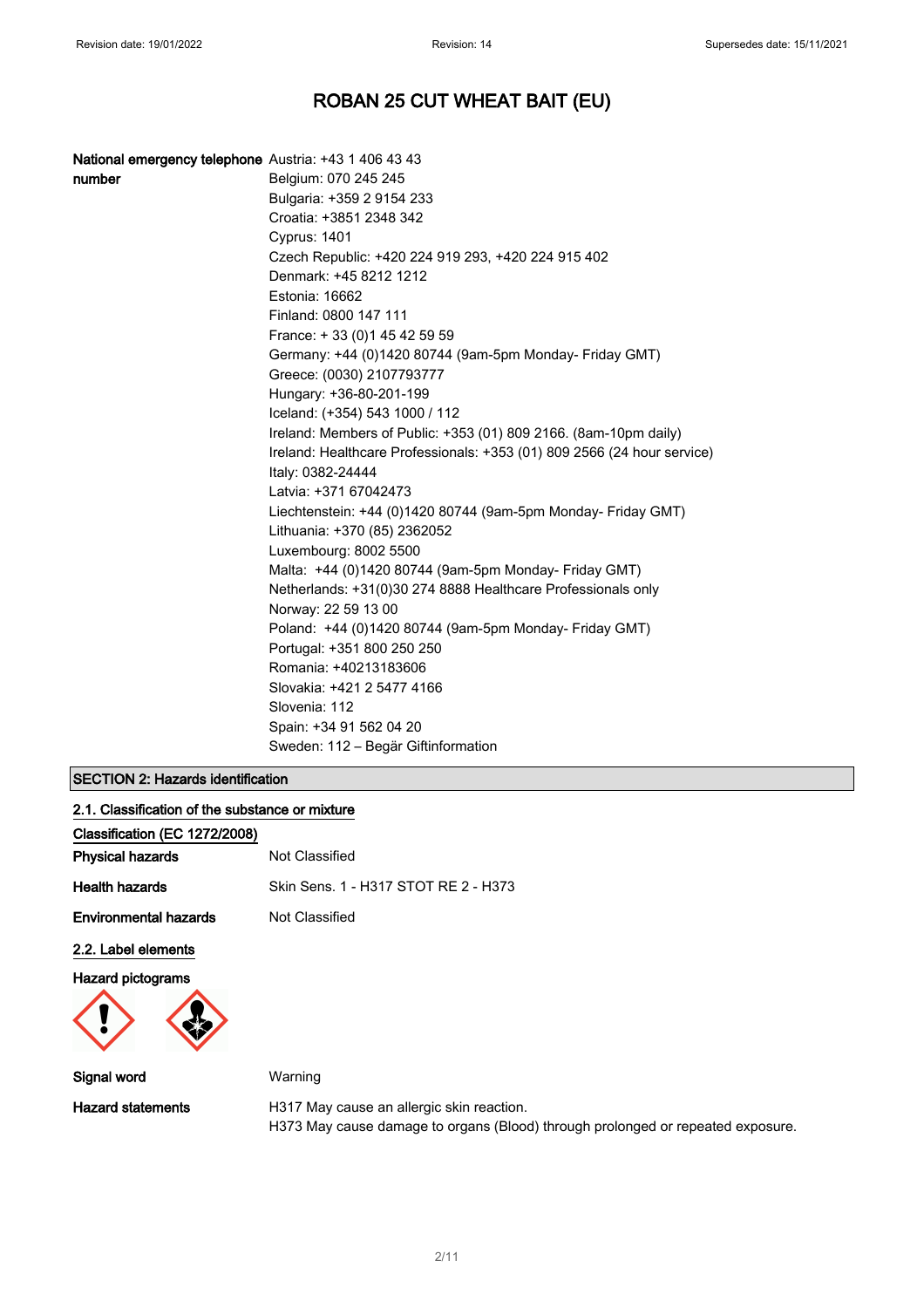| <b>Precautionary statements</b>                                         | P102 Keep out of reach of children.<br>P103 Read label before use.<br>P262 Do not get in eyes, on skin, or on clothing.<br>P270 Do not eat, drink or smoke when using this product.<br>P273 Avoid release to the environment.<br>P280 Wear protective gloves.<br>P <sub>260</sub> Do not breathe dust.<br>P301+P310 IF SWALLOWED: Immediately call a POISON CENTER/ doctor.<br>P314 Get medical advice/ attention if you feel unwell.<br>P404 Store in a closed container.<br>P405 Store locked up.<br>P501 Dispose of contents/ container in accordance with national regulations. |
|-------------------------------------------------------------------------|-------------------------------------------------------------------------------------------------------------------------------------------------------------------------------------------------------------------------------------------------------------------------------------------------------------------------------------------------------------------------------------------------------------------------------------------------------------------------------------------------------------------------------------------------------------------------------------|
| Supplemental label<br>information                                       | EUH 208 Contains 1, 2- Benzisothiazolin-3-one. May produce an allergic reaction.<br>Keep / Store away from foodstuffs, beverages and animal feeding stuffs.<br>Use of protective gloves is required for Professional users only<br>EUH 208 Contains 2-octyl-2H-isothiazol-3-one. May produce an allergic reaction.                                                                                                                                                                                                                                                                  |
| <b>UFI</b>                                                              | UFI: 9300-D0CN-Y004-2W4H                                                                                                                                                                                                                                                                                                                                                                                                                                                                                                                                                            |
| Contains                                                                | 2-OCTYL-2H-ISOTHIAZOL-3-ONE                                                                                                                                                                                                                                                                                                                                                                                                                                                                                                                                                         |
| 2.3. Other hazards                                                      |                                                                                                                                                                                                                                                                                                                                                                                                                                                                                                                                                                                     |
| This product does not contain any substances classified as PBT or vPvB. |                                                                                                                                                                                                                                                                                                                                                                                                                                                                                                                                                                                     |
| <b>SECTION 3: Composition/information on ingredients</b>                |                                                                                                                                                                                                                                                                                                                                                                                                                                                                                                                                                                                     |

| < 2%                 |
|----------------------|
| EC number: 232-455-8 |
|                      |
|                      |
| < 0.1%               |
| EC number: 203-868-0 |
|                      |
|                      |
|                      |
|                      |
|                      |
| 1%                   |
| EC number: 220-120-9 |
|                      |
|                      |
|                      |
|                      |
|                      |
|                      |
|                      |
|                      |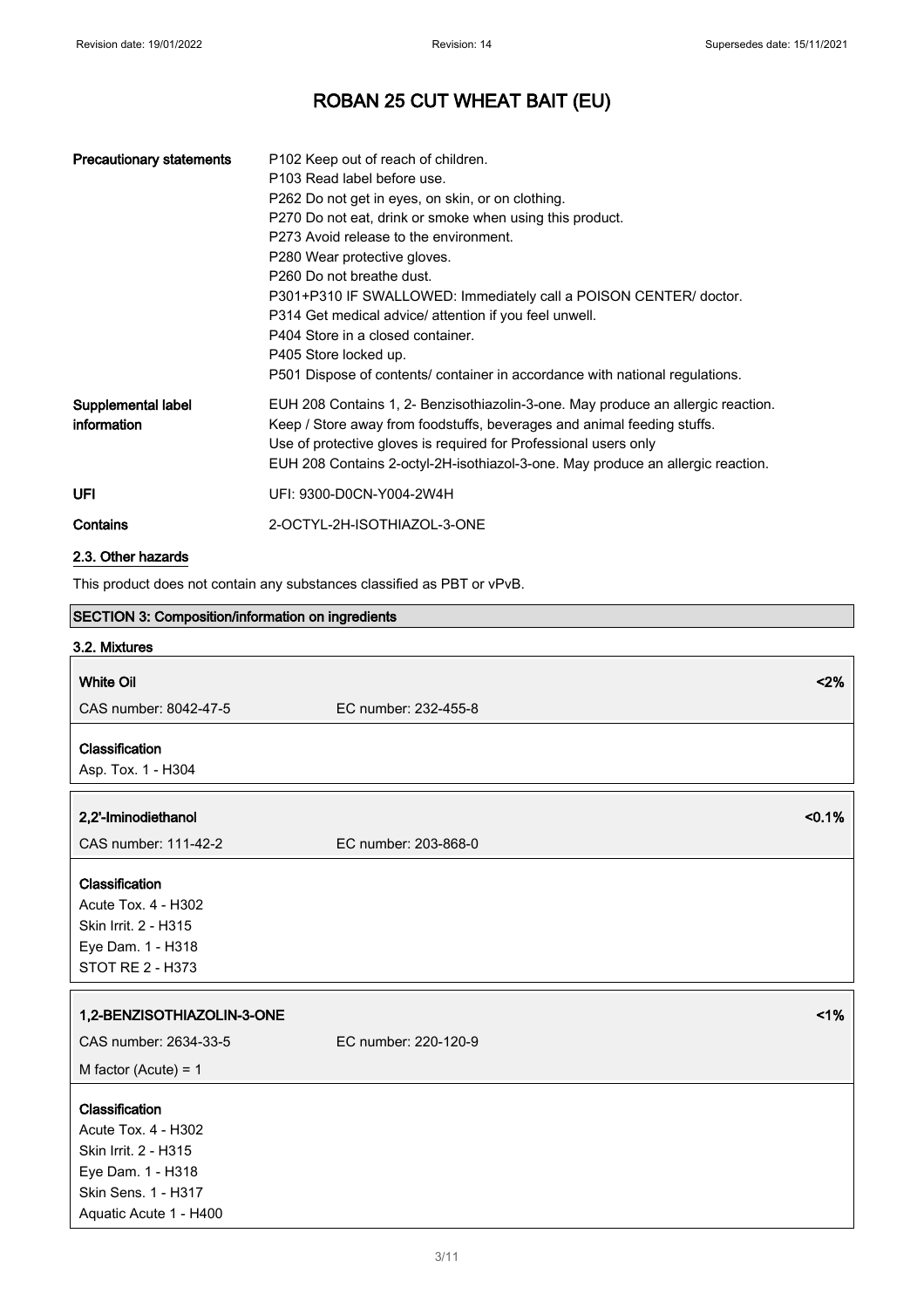| <b>DIFENACOUM (EU)</b>                                                                                                                                                                                         |                           | 0.0025% |
|----------------------------------------------------------------------------------------------------------------------------------------------------------------------------------------------------------------|---------------------------|---------|
| CAS number: 56073-07-5                                                                                                                                                                                         | EC number: 259-978-4      |         |
| M factor (Acute) = $10$                                                                                                                                                                                        | M factor (Chronic) = $10$ |         |
| Classification<br>Acute Tox. 1 - H300<br>Acute Tox. 1 - H310<br>Acute Tox. 1 - H330<br>Repr. 1B - H360D<br>STOT RE 1 - H372<br>Aquatic Acute 1 - H400<br>Aquatic Chronic 1 - H410                              |                           |         |
| 2-OCTYL-2H-ISOTHIAZOL-3-ONE                                                                                                                                                                                    |                           | 1%      |
| CAS number: 26530-20-1                                                                                                                                                                                         | EC number: 247-761-7      |         |
| M factor (Acute) = $100$                                                                                                                                                                                       | M factor (Chronic) = 100  |         |
| Classification<br>Acute Tox. 3 - H301<br>Acute Tox. 3 - H311<br>Acute Tox. 2 - H330<br>Skin Corr. 1B - H314<br>Eye Dam. 1 - H318<br>Skin Sens. 1A - H317<br>Aquatic Acute 1 - H400<br>Aquatic Chronic 1 - H410 |                           |         |
| <b>Denatonium Benzoate</b>                                                                                                                                                                                     |                           | < 0.1%  |
| CAS number: 3734-33-6                                                                                                                                                                                          | EC number: 223-095-2      |         |
| Classification<br>Acute Tox. 4 - H302<br>Aquatic Chronic 3 - H412                                                                                                                                              |                           |         |
| The full text for all hazard statements is displayed in Section 16.                                                                                                                                            |                           |         |
| <b>SECTION 4: First aid measures</b>                                                                                                                                                                           |                           |         |
| 4.1. Description of first aid measures                                                                                                                                                                         |                           |         |

| General information | Advice for Medical Doctors: Difenacoum is an indirect anti-coagulant. Phytomenadione,<br>Vitamin K, is antidotal. Determin prothrombin time not less than 18 hours after consumption. If<br>elevated, administer Vitamin K1 until prothrombin time normalises. Continue determination of<br>prothrombin time for two weeks after withdrawal of antidote and resume treatment if elevation<br>occurs in that time. |
|---------------------|-------------------------------------------------------------------------------------------------------------------------------------------------------------------------------------------------------------------------------------------------------------------------------------------------------------------------------------------------------------------------------------------------------------------|
| Inhalation          | Unlikely to present an inhalation hazard unless excessive dust is present. Move to fresh air.<br>Obtain medical advice immediately. Move affected person to fresh air and keep warm and at<br>rest in a position comfortable for breathing. Loosen tight clothing such as collar, tie or belt. Get<br>medical attention if symptoms are severe or persist.                                                        |
| Ingestion           | Rinse mouth thoroughly with water. DO NOT induce vomiting. Get medical attention<br>immediately.                                                                                                                                                                                                                                                                                                                  |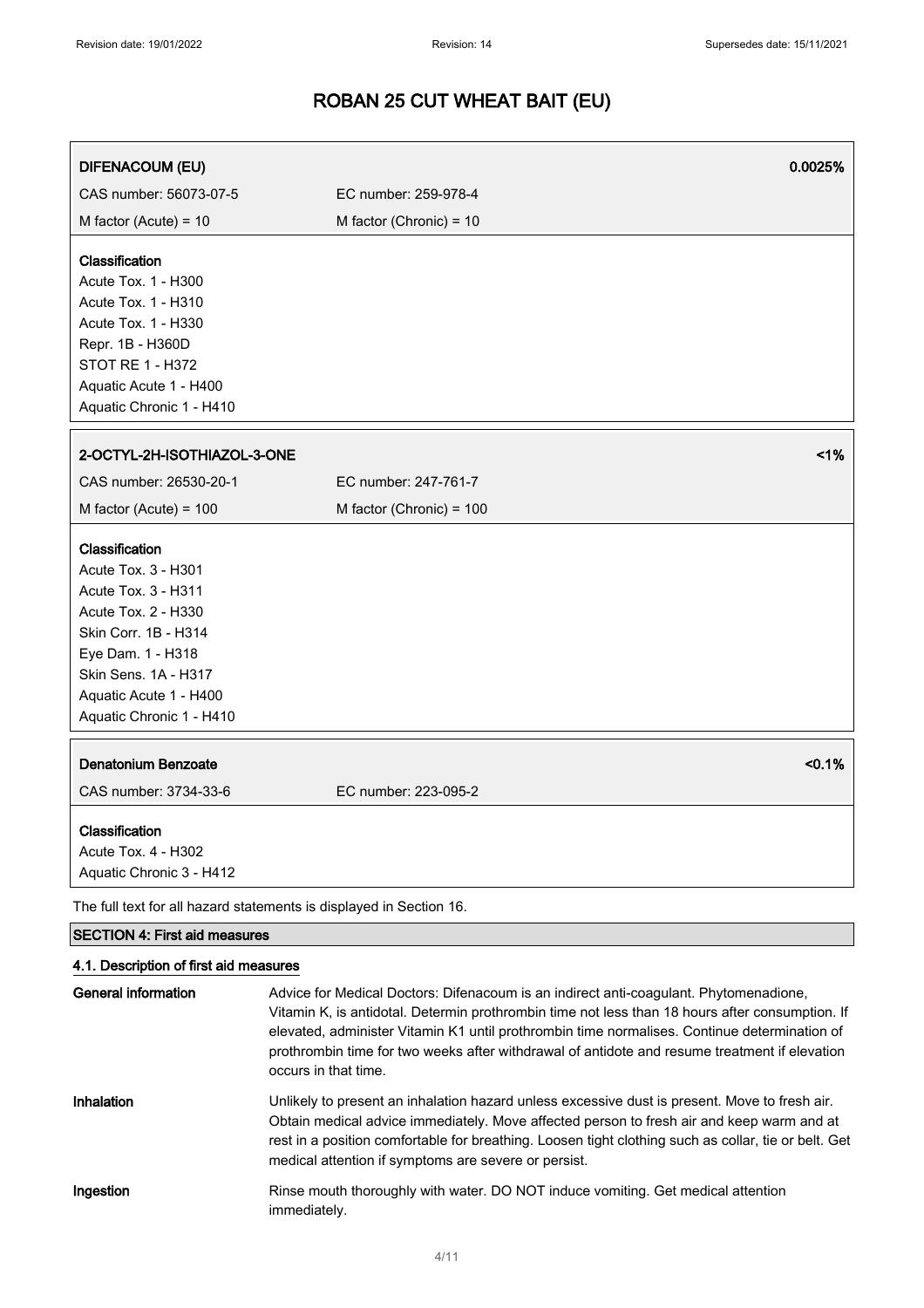| Skin contact                                               | May cause irritation to susceptible persons. Immediately take off all contaminated clothing.<br>Wash skin thoroughly with soap and water. Get medical attention if symptoms are severe or<br>persist after washing.                                                                                                                                                                                                                         |  |
|------------------------------------------------------------|---------------------------------------------------------------------------------------------------------------------------------------------------------------------------------------------------------------------------------------------------------------------------------------------------------------------------------------------------------------------------------------------------------------------------------------------|--|
| Eye contact                                                | Rinse with water. Get medical attention if any discomfort continues.                                                                                                                                                                                                                                                                                                                                                                        |  |
| <b>Protection of first aiders</b>                          | First aid personnel should wear appropriate protective equipment during any rescue.                                                                                                                                                                                                                                                                                                                                                         |  |
|                                                            | 4.2. Most important symptoms and effects, both acute and delayed                                                                                                                                                                                                                                                                                                                                                                            |  |
| <b>General information</b>                                 | The severity of the symptoms described will vary dependent on the concentration and the<br>length of exposure.                                                                                                                                                                                                                                                                                                                              |  |
| Ingestion                                                  | Harmful if swallowed.                                                                                                                                                                                                                                                                                                                                                                                                                       |  |
| Skin contact                                               | May cause sensitisation or allergic reactions in sensitive individuals.                                                                                                                                                                                                                                                                                                                                                                     |  |
|                                                            | 4.3. Indication of any immediate medical attention and special treatment needed                                                                                                                                                                                                                                                                                                                                                             |  |
| Notes for the doctor                                       | Treat symptomatically.                                                                                                                                                                                                                                                                                                                                                                                                                      |  |
| <b>SECTION 5: Firefighting measures</b>                    |                                                                                                                                                                                                                                                                                                                                                                                                                                             |  |
| 5.1. Extinguishing media                                   |                                                                                                                                                                                                                                                                                                                                                                                                                                             |  |
| Suitable extinguishing media                               | The product is not flammable. Extinguish with alcohol-resistant foam, carbon dioxide, dry<br>powder or water fog. Use fire-extinguishing media suitable for the surrounding fire.                                                                                                                                                                                                                                                           |  |
| Unsuitable extinguishing<br>media                          | Do not use water jet as an extinguisher, as this will spread the fire.                                                                                                                                                                                                                                                                                                                                                                      |  |
| 5.2. Special hazards arising from the substance or mixture |                                                                                                                                                                                                                                                                                                                                                                                                                                             |  |
| Specific hazards                                           | None known.                                                                                                                                                                                                                                                                                                                                                                                                                                 |  |
| <b>Hazardous combustion</b><br>products                    | Thermal decomposition or combustion products may include the following substances:<br>Harmful gases or vapours.                                                                                                                                                                                                                                                                                                                             |  |
| 5.3. Advice for firefighters                               |                                                                                                                                                                                                                                                                                                                                                                                                                                             |  |
| Protective actions during<br>firefighting                  | Avoid breathing fire gases or vapours. Evacuate area. Cool containers exposed to heat with<br>water spray and remove them from the fire area if it can be done without risk. Cool containers<br>exposed to flames with water until well after the fire is out.                                                                                                                                                                              |  |
| Special protective equipment<br>for firefighters           | Wear positive-pressure self-contained breathing apparatus (SCBA) and appropriate protective<br>clothing. Firefighter's clothing conforming to European standard EN469 (including helmets,<br>protective boots and gloves) will provide a basic level of protection for chemical incidents.                                                                                                                                                  |  |
| <b>SECTION 6: Accidental release measures</b>              |                                                                                                                                                                                                                                                                                                                                                                                                                                             |  |
|                                                            | 6.1. Personal precautions, protective equipment and emergency procedures                                                                                                                                                                                                                                                                                                                                                                    |  |
| Personal precautions                                       | Wear protective clothing as described in Section 8 of this safety data sheet. Avoid inhalation<br>of dust and contact with skin and eyes.                                                                                                                                                                                                                                                                                                   |  |
| 6.2. Environmental precautions                             |                                                                                                                                                                                                                                                                                                                                                                                                                                             |  |
| <b>Environmental precautions</b>                           | Avoid discharge into drains or watercourses or onto the ground.                                                                                                                                                                                                                                                                                                                                                                             |  |
| 6.3. Methods and material for containment and cleaning up  |                                                                                                                                                                                                                                                                                                                                                                                                                                             |  |
| Methods for cleaning up                                    | Wear protective clothing as described in Section 8 of this safety data sheet. Clear up spills<br>immediately and dispose of waste safely. Collect spillage with a shovel and broom, or similar<br>and reuse, if possible. Collect and place in suitable waste disposal containers and seal<br>securely. Flush contaminated area with plenty of water. Wash thoroughly after dealing with a<br>spillage. For waste disposal, see Section 13. |  |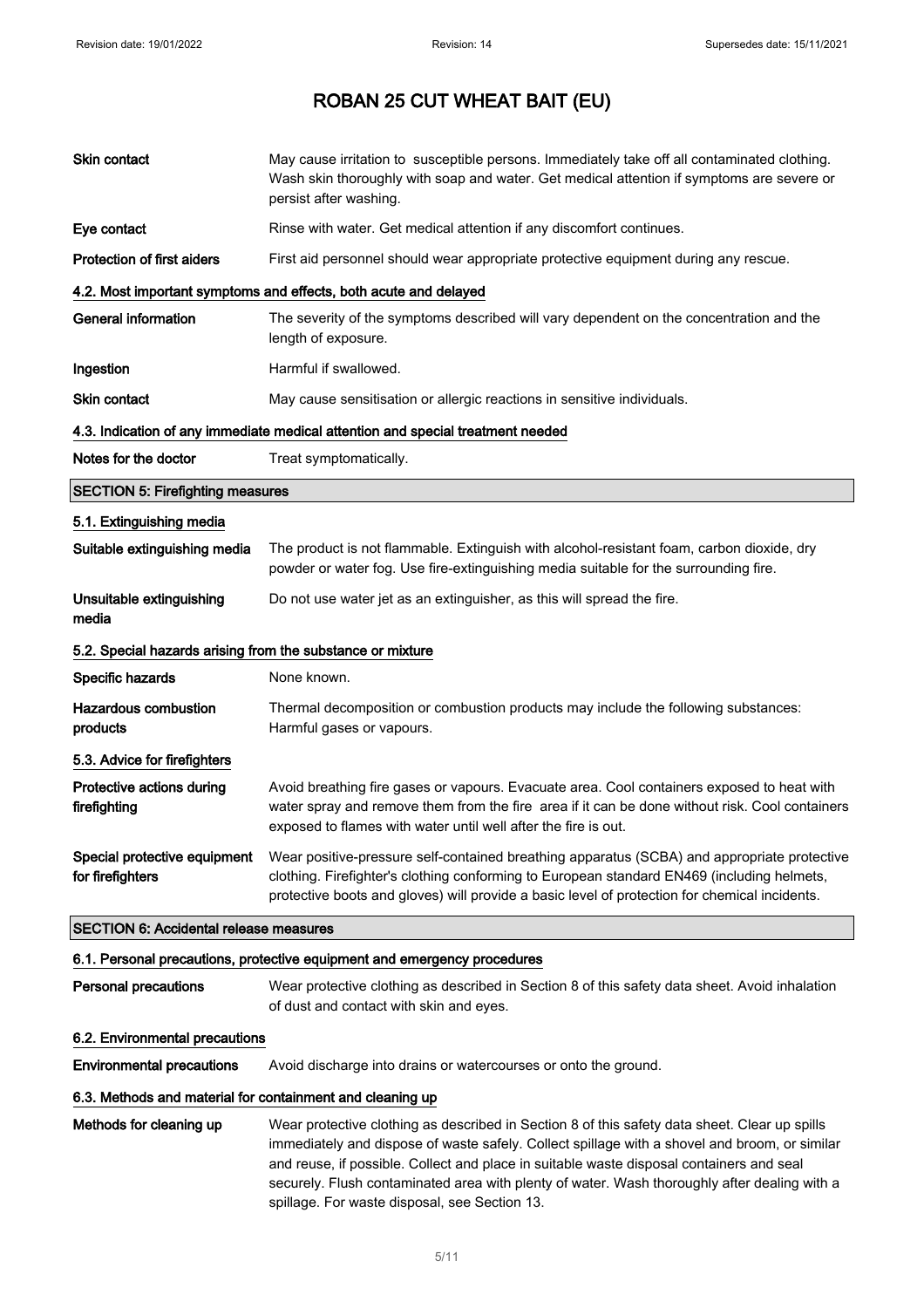#### 6.4. Reference to other sections

Reference to other sections For personal protection, see Section 8. See Section 11 for additional information on health hazards. See Section 12 for additional information on ecological hazards. For waste disposal, see Section 13.

### SECTION 7: Handling and storage

| 7.1. Precautions for safe handling                                |                                                                                                                                                                                                                                                               |  |
|-------------------------------------------------------------------|---------------------------------------------------------------------------------------------------------------------------------------------------------------------------------------------------------------------------------------------------------------|--|
| Usage precautions                                                 | Read and follow manufacturer's recommendations. Wear protective clothing as described in<br>Section 8 of this safety data sheet. Keep away from food, drink and animal feeding stuffs.<br>Keep container tightly sealed when not in use.                      |  |
| Advice on general<br>occupational hygiene                         | Wash promptly if skin becomes contaminated. Take off contaminated clothing. Wash<br>contaminated clothing before reuse.                                                                                                                                       |  |
| 7.2. Conditions for safe storage, including any incompatibilities |                                                                                                                                                                                                                                                               |  |
| Storage precautions                                               | Keep out of the reach of children. Keep away from food, drink and animal feeding stuffs. Keep<br>only in the original container. Keep container tightly closed, in a cool, well ventilated place.<br>Keep containers upright. Protect containers from damage. |  |
| Storage class                                                     | Unspecified storage.                                                                                                                                                                                                                                          |  |
| 7.3. Specific end use(s)                                          |                                                                                                                                                                                                                                                               |  |
| Specific end use(s)                                               | The identified uses for this product are detailed in Section 1.2.                                                                                                                                                                                             |  |
| Usage description                                                 | Ready to use Rodenticide bait containing 25ppm Difenacoum.                                                                                                                                                                                                    |  |
| <b>SECTION 8: Exposure controls/Personal protection</b>           |                                                                                                                                                                                                                                                               |  |

#### 8.1. Control parameters

#### Occupational exposure limits

Propane-1,2-diol (Propane-1,2-diol Particulates) WEL 8-Hr limit mg/M3: 10 Propane-1,2-diol (Propane-1,2-diol total vapour and particulates) WEL 8-Hr limit ppm: 150 WEL 8Hr limit mg/M3: 474

Cut Wheat Grain WEL 8hr limit mg/m3: 10 (grain dust) WEL 15 min limit mg/m3: 30 (grain dust)

### 8.2. Exposure controls

| Appropriate engineering<br>controls       | Provide adequate ventilation.                                                                                                                                                                     |
|-------------------------------------------|---------------------------------------------------------------------------------------------------------------------------------------------------------------------------------------------------|
| Personal protection                       | Keep away from food stuffs.                                                                                                                                                                       |
| Eye/face protection                       | Avoid contact with eyes. No specific eye protection required during normal use.                                                                                                                   |
| Hand protection                           | Suitable chemical resistant gloves are recommended for professional users.                                                                                                                        |
| Other skin and body<br>protection         | Handle in accordance with good hygiene and safety practice. Wearing of closed work clothing<br>is recommended. Avoid contact with the skin, eyes and clothing. Store work clothing<br>separately. |
| Hygiene measures                          | Wash hands thoroughly after handling. Do not eat, drink or smoke when using this product.<br>Wash contaminated clothing before reuse.                                                             |
| <b>Respiratory protection</b>             | No specific recommendations. Provide adequate ventilation.                                                                                                                                        |
| <b>Environmental exposure</b><br>controls | Keep container tightly sealed when not in use. Avoid release to the environment.                                                                                                                  |

SECTION 9: Physical and chemical properties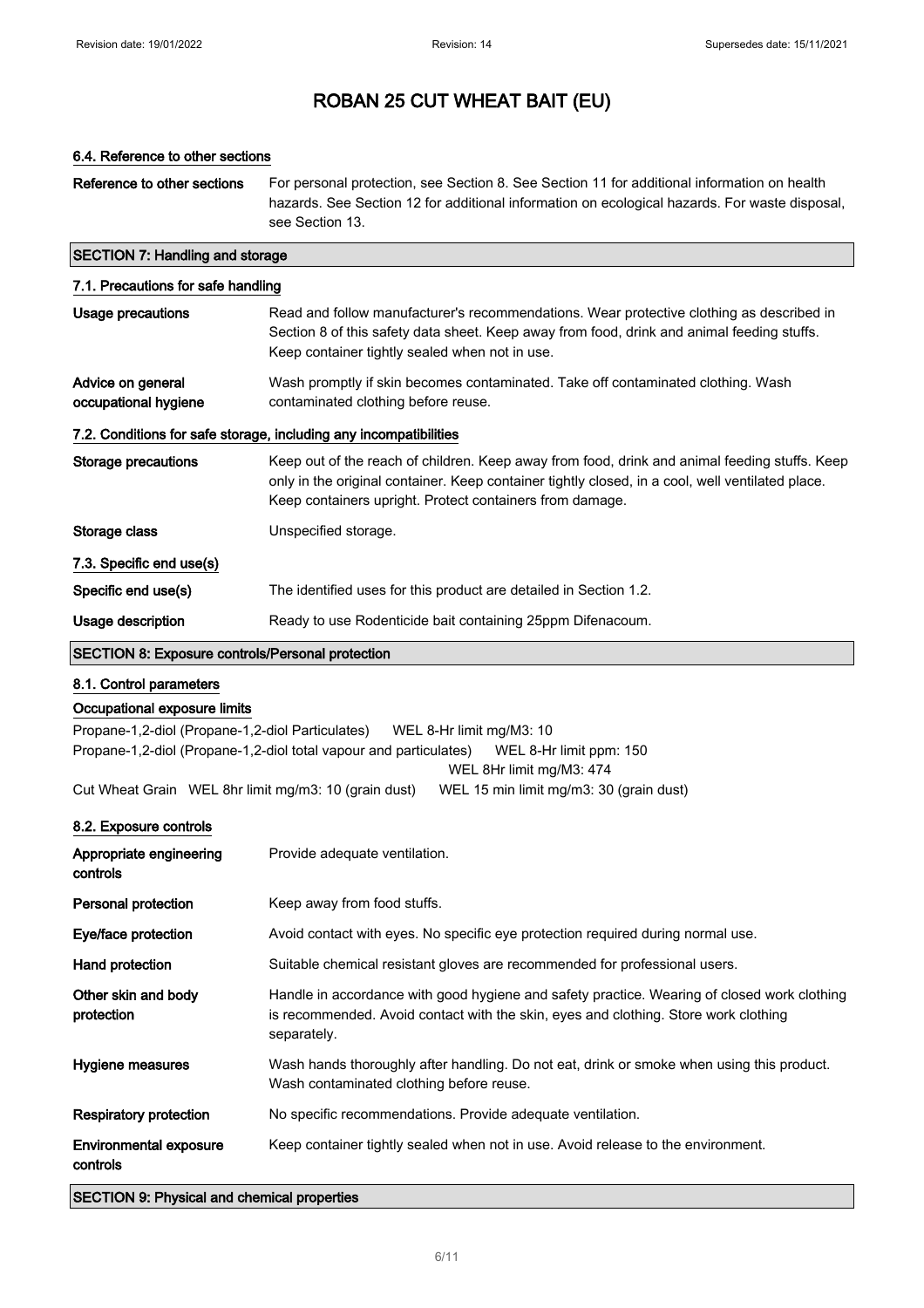| Appearance                                         | Cut wheat granules.                                                                                                    |
|----------------------------------------------------|------------------------------------------------------------------------------------------------------------------------|
| Colour                                             | Blue.                                                                                                                  |
| Odour                                              | Slight.                                                                                                                |
| <b>Odour threshold</b>                             | No information available.                                                                                              |
| pH                                                 | No information available.                                                                                              |
| <b>Melting point</b>                               | Not relevant.                                                                                                          |
| Initial boiling point and range                    | Not relevant.                                                                                                          |
| Flash point                                        | No information available.                                                                                              |
| <b>Evaporation rate</b>                            | Not relevant.                                                                                                          |
| <b>Evaporation factor</b>                          | No information available.                                                                                              |
| Flammability (solid, gas)                          | combustible                                                                                                            |
| Upper/lower flammability or<br>explosive limits    | No information available.                                                                                              |
| Other flammability                                 | No information available.                                                                                              |
| Vapour pressure                                    | Not relevant.                                                                                                          |
| Vapour density                                     | Not relevant.                                                                                                          |
| <b>Relative density</b>                            | No information available.                                                                                              |
| <b>Bulk density</b>                                | No information available.                                                                                              |
| Solubility(ies)                                    | No information available.                                                                                              |
| <b>Partition coefficient</b>                       | Not relevant.                                                                                                          |
| Auto-ignition temperature                          | No information available.                                                                                              |
| <b>Decomposition Temperature</b>                   | No information available.                                                                                              |
| <b>Viscosity</b>                                   | Not relevant.                                                                                                          |
| <b>Explosive properties</b>                        | Not considered to be explosive.                                                                                        |
| <b>Explosive under the influence</b><br>of a flame | Not considered to be explosive.                                                                                        |
| <b>Oxidising properties</b>                        | Not oxidising.                                                                                                         |
| 9.2. Other information                             |                                                                                                                        |
| <b>SECTION 10: Stability and reactivity</b>        |                                                                                                                        |
| 10.1. Reactivity                                   |                                                                                                                        |
| <b>Reactivity</b>                                  | There are no known reactivity hazards associated with this product.                                                    |
| 10.2. Chemical stability                           |                                                                                                                        |
| <b>Stability</b>                                   | Stable at normal ambient temperatures and when used as recommended. Stable under the<br>prescribed storage conditions. |

### 9.1. Information on basic physical and chemical properties

10.3. Possibility of hazardous reactions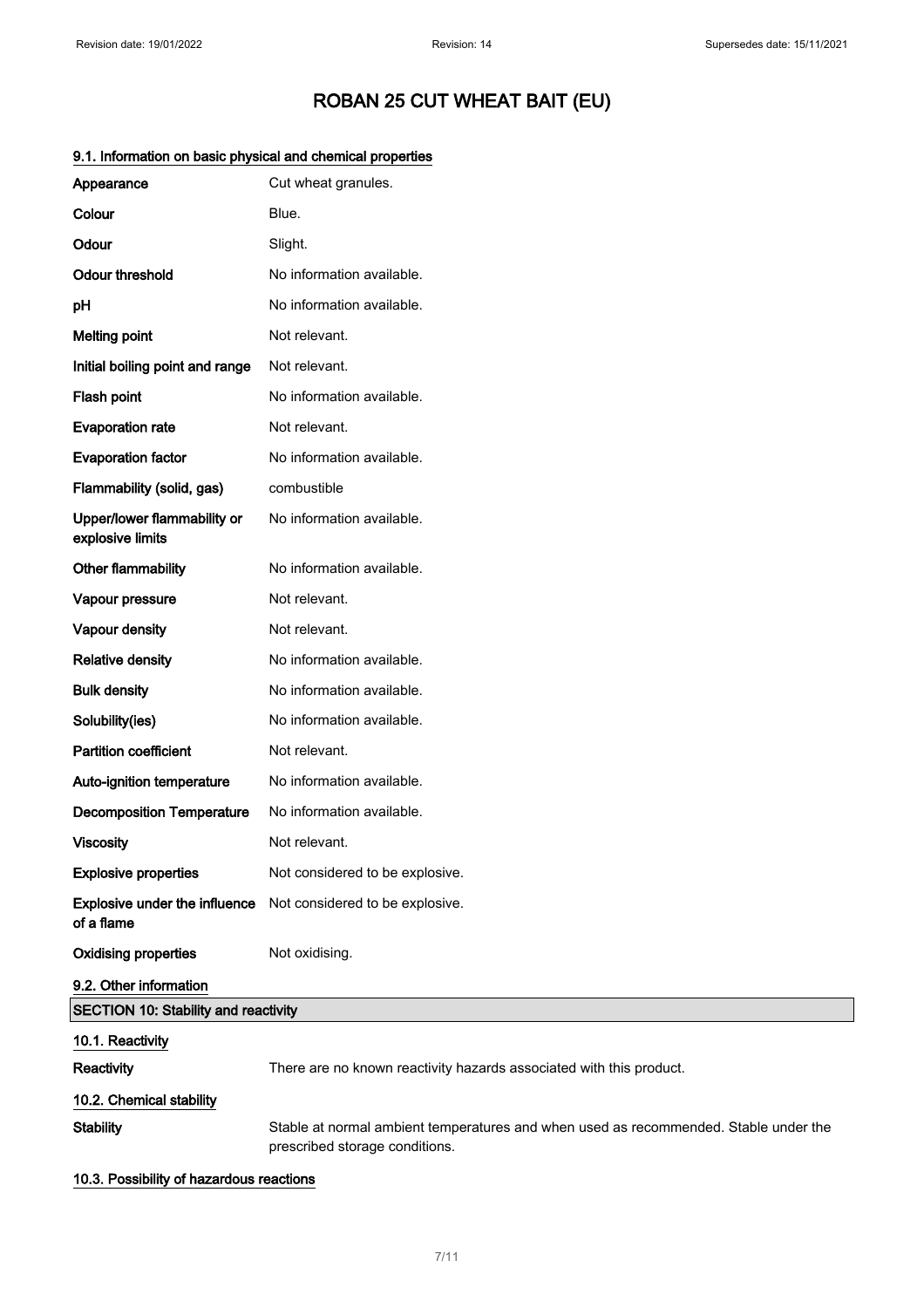| Possibility of hazardous<br>reactions                                | No potentially hazardous reactions known.                                                                                                                               |  |
|----------------------------------------------------------------------|-------------------------------------------------------------------------------------------------------------------------------------------------------------------------|--|
| 10.4. Conditions to avoid                                            |                                                                                                                                                                         |  |
| <b>Conditions to avoid</b>                                           | Heat, sparks, flames.                                                                                                                                                   |  |
| 10.5. Incompatible materials                                         |                                                                                                                                                                         |  |
| Materials to avoid                                                   | Oxidising agents.                                                                                                                                                       |  |
| 10.6. Hazardous decomposition products                               |                                                                                                                                                                         |  |
| Hazardous decomposition<br>products                                  | Does not decompose when used and stored as recommended. Thermal decomposition or<br>combustion products may include the following substances: Harmful gases or vapours. |  |
| <b>SECTION 11: Toxicological information</b>                         |                                                                                                                                                                         |  |
| 11.1. Information on toxicological effects                           |                                                                                                                                                                         |  |
| Acute toxicity - oral                                                |                                                                                                                                                                         |  |
| Notes (oral LD <sub>50</sub> )                                       | >2000 mg/kg                                                                                                                                                             |  |
| Acute toxicity - dermal<br>Notes (dermal LD <sub>50</sub> )          | >2000 mg/kg                                                                                                                                                             |  |
| Acute toxicity - inhalation<br>Notes (inhalation LC <sub>50</sub> )  | >5 mg/l (Dust)                                                                                                                                                          |  |
|                                                                      |                                                                                                                                                                         |  |
| Skin corrosion/irritation<br>Animal data                             | Based on available data the classification criteria are not met.                                                                                                        |  |
| Serious eye damage/irritation<br>Serious eye damage/irritation       | Based on available data the classification criteria are not met.                                                                                                        |  |
| <b>Respiratory sensitisation</b><br><b>Respiratory sensitisation</b> | Based on available data the classification criteria are not met.                                                                                                        |  |
| Skin sensitisation<br>Skin sensitisation                             | Based on available data the classification criteria are not met.                                                                                                        |  |
| Germ cell mutagenicity<br>Genotoxicity - in vitro                    | Based on available data the classification criteria are not met.                                                                                                        |  |
| Carcinogenicity<br>Carcinogenicity                                   | Based on available data the classification criteria are not met.                                                                                                        |  |
| <b>IARC</b> carcinogenicity                                          | None of the ingredients are listed or exempt.                                                                                                                           |  |
| Reproductive toxicity<br>Reproductive toxicity - fertility           | Based on available data the classification criteria are not met.                                                                                                        |  |
| Reproductive toxicity -<br>development                               | Contains an ingredient listed as: Reprotoxic                                                                                                                            |  |
| Specific target organ toxicity - single exposure                     |                                                                                                                                                                         |  |
| STOT - single exposure                                               | Not classified as a specific target organ toxicant after a single exposure.                                                                                             |  |
| Specific target organ toxicity - repeated exposure                   |                                                                                                                                                                         |  |
| STOT - repeated exposure                                             | STOT RE 2 - H373 May cause damage to organs through prolonged or repeated exposure.                                                                                     |  |
| Aspiration hazard                                                    |                                                                                                                                                                         |  |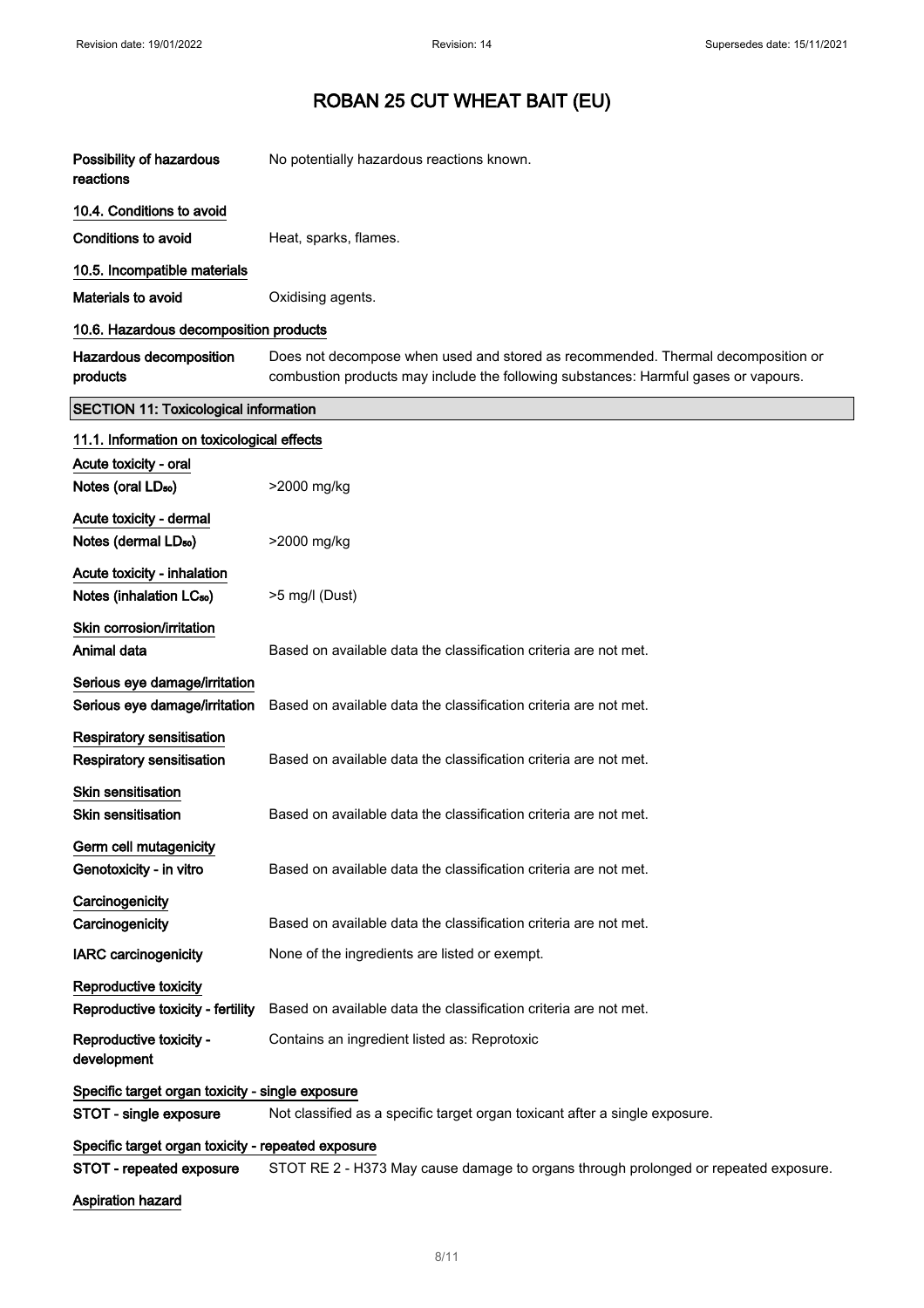| <b>Aspiration hazard</b>                   | Not relevant. Solid.                                                                                                                                                                              |  |
|--------------------------------------------|---------------------------------------------------------------------------------------------------------------------------------------------------------------------------------------------------|--|
| <b>General information</b>                 | The severity of the symptoms described will vary dependent on the concentration and the<br>length of exposure.                                                                                    |  |
| Inhalation                                 | No specific symptoms known.                                                                                                                                                                       |  |
| Ingestion                                  | See section 4 - First Aid                                                                                                                                                                         |  |
| <b>Skin contact</b>                        | Prolonged contact may cause dryness of the skin.                                                                                                                                                  |  |
| Eye contact                                | No specific symptoms known.                                                                                                                                                                       |  |
| Route of exposure                          | Ingestion Inhalation Skin and/or eye contact                                                                                                                                                      |  |
| <b>Toxicity of ingredients</b>             | Denatonium Benzoate: LD50 Oral (Rat) = 584 mg/kg LC50 (Rat) 4h: >8.7 mg/l Difenacoum<br>Acute Oral ≤5mg/kg Acute Dermal ≤50mg/kg Acute Inhalation ≤0.05mg/kg (Commission<br>Regulation 2016/1179) |  |
| <b>SECTION 12: Ecological information</b>  |                                                                                                                                                                                                   |  |
| Ecotoxicity                                | Not regarded as dangerous for the environment.                                                                                                                                                    |  |
| 12.1. Toxicity                             |                                                                                                                                                                                                   |  |
| <b>Toxicity</b>                            | Based on available data the classification criteria are not met.                                                                                                                                  |  |
| 12.2. Persistence and degradability        |                                                                                                                                                                                                   |  |
|                                            | Persistence and degradability The degradability of the product is not known.                                                                                                                      |  |
| 12.3. Bioaccumulative potential            |                                                                                                                                                                                                   |  |
| <b>Bioaccumulative potential</b>           | No data available on bioaccumulation.                                                                                                                                                             |  |
| <b>Partition coefficient</b>               | Not relevant.                                                                                                                                                                                     |  |
| 12.4. Mobility in soil                     |                                                                                                                                                                                                   |  |
| <b>Mobility</b>                            | No data available.                                                                                                                                                                                |  |
| 12.5. Results of PBT and vPvB assessment   |                                                                                                                                                                                                   |  |
| 12.6. Other adverse effects                |                                                                                                                                                                                                   |  |
| Other adverse effects                      | Toxic to mammals, including domesticated animals and birds if ingested. Exposure of non-<br>target animals should be prevented.                                                                   |  |
| <b>Toxicity of ingredients</b>             | Difenacoum<br>Daphnia EC50/48Hr = 0.91 mg/l Rainbow trout LC50/96Hr = 0.33 mg/l                                                                                                                   |  |
| <b>SECTION 13: Disposal considerations</b> |                                                                                                                                                                                                   |  |
| 13.1. Waste treatment methods              |                                                                                                                                                                                                   |  |
| <b>General information</b>                 | This material and its container must be disposed of in a safe way.                                                                                                                                |  |
| <b>Disposal methods</b>                    | Dispose of in accordance with applicable regional, national, and local laws and regulations.<br>Dispose of Contaminated packaging as unused product unless fully cleaned.                         |  |
| <b>Waste class</b>                         | Waste disposal key number from EWC is 20 01 19 (Pesticides)                                                                                                                                       |  |
| <b>SECTION 14: Transport information</b>   |                                                                                                                                                                                                   |  |
| General                                    | The product is not covered by international regulations on the transport of dangerous goods<br>(IMDG, IATA, ADR/RID).                                                                             |  |

14.1. UN number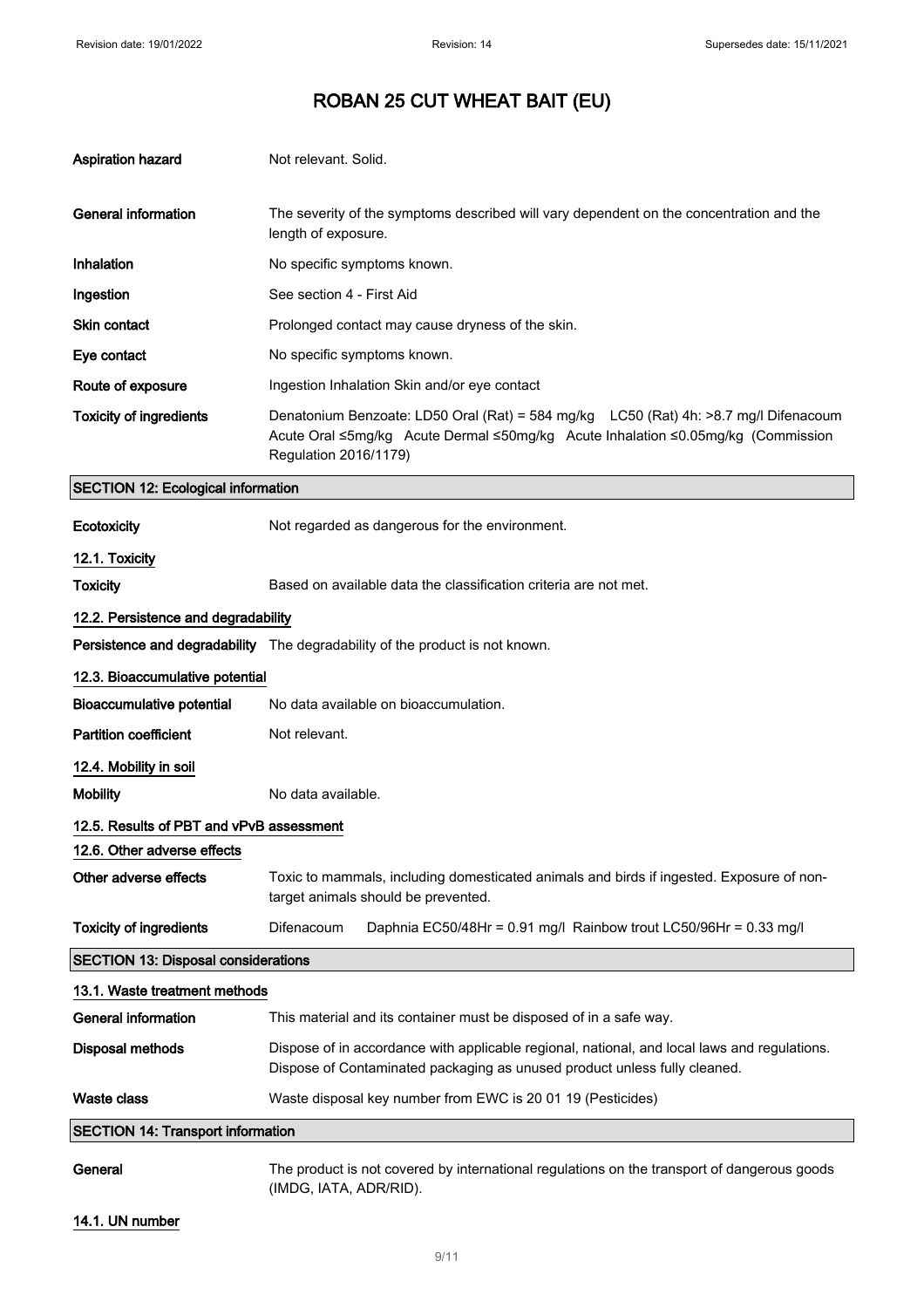Not applicable.

#### 14.2. UN proper shipping name

Not applicable.

#### 14.3. Transport hazard class(es)

No transport warning sign required.

#### 14.4. Packing group

Not applicable.

#### 14.5. Environmental hazards

Environmentally hazardous substance/marine pollutant No.

#### 14.6. Special precautions for user

Not applicable.

#### 14.7. Transport in bulk according to Annex II of MARPOL and the IBC Code

### Transport in bulk according to Not applicable. Annex II of MARPOL 73/78 and the IBC Code

#### SECTION 15: Regulatory information

#### 15.1. Safety, health and environmental regulations/legislation specific for the substance or mixture

EU legislation Regulation (EC) No 1907/2006 of the European Parliament and of the Council of 18 December 2006 concerning the Registration, Evaluation, Authorisation and Restriction of Chemicals (REACH) (as amended). Commission Regulation (EU) No 2015/830 of 28 May 2015. Regulation (EC) No 1272/2008 of the European Parliament and of the Council of 16 December 2008 on classification, labelling and packaging of substances and mixtures (as amended).

#### 15.2. Chemical safety assessment

No chemical safety assessment has been carried out.

#### Inventories

#### EU - EINECS/ELINCS

None of the ingredients are listed or exempt.

#### SECTION 16: Other information